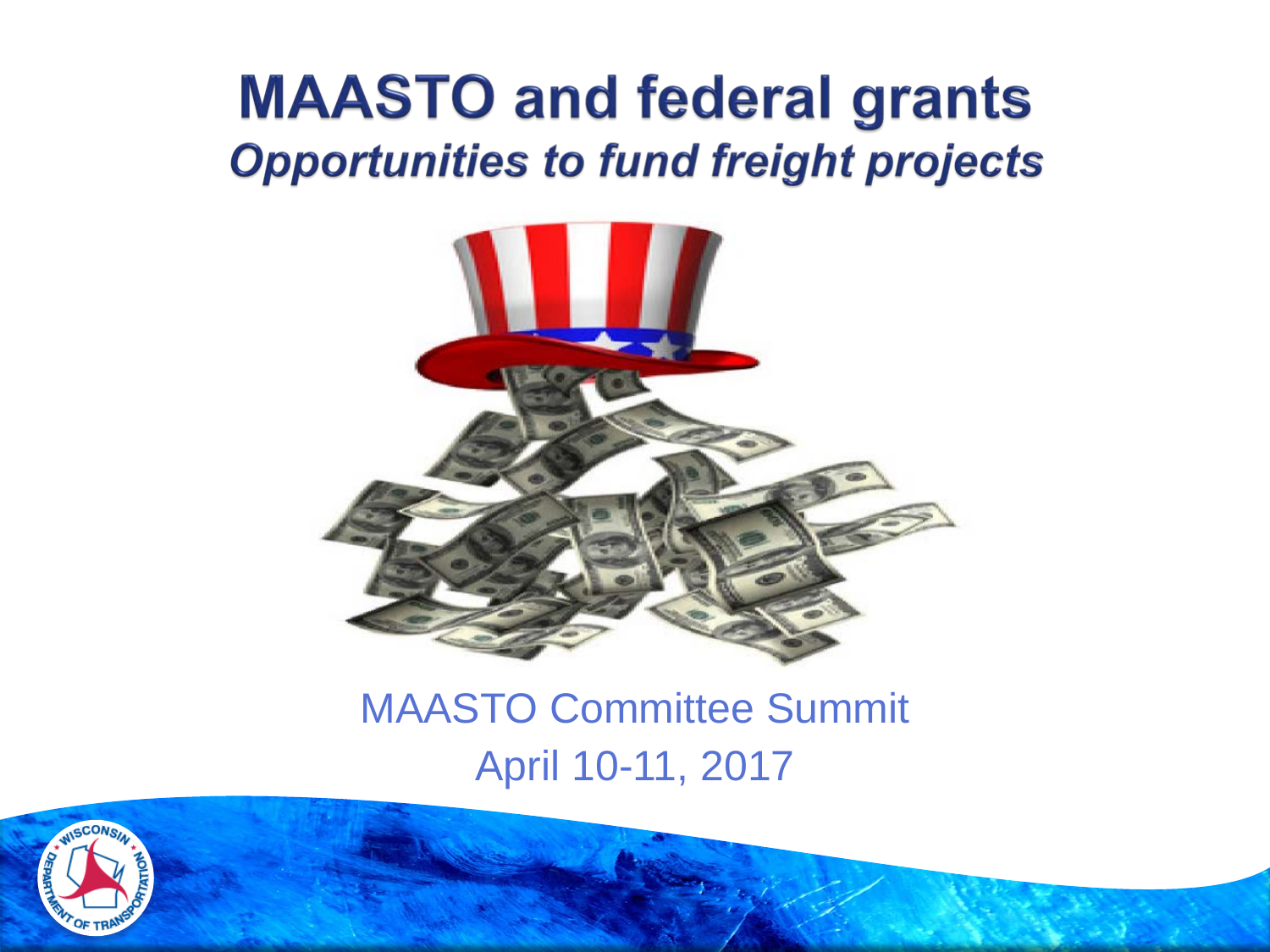# **National Highway Freight Program (Formula)**

| Agency                 | <b>Federal Highway Administration</b>                                        |
|------------------------|------------------------------------------------------------------------------|
| Cycle                  | Apportioned to all states annually                                           |
| Annual funding / share | \$250 million among MAASTO states<br>Standard federal share (80/90%)         |
| <b>Broad purpose</b>   | To improve movement of freight on National<br><b>Highway Freight Network</b> |
| Other provisions       | Tied to state freight plans and federal<br>performance measures              |

#### FY 18 apportionment, in millions (\$881m total btw FY18-20)

|  | IL IN IA KS KY MI MN MO OH WI                     |  |  |  |  |
|--|---------------------------------------------------|--|--|--|--|
|  | \$43 \$29 \$15 \$12 \$20 \$32 \$20 \$29 \$41 \$23 |  |  |  |  |



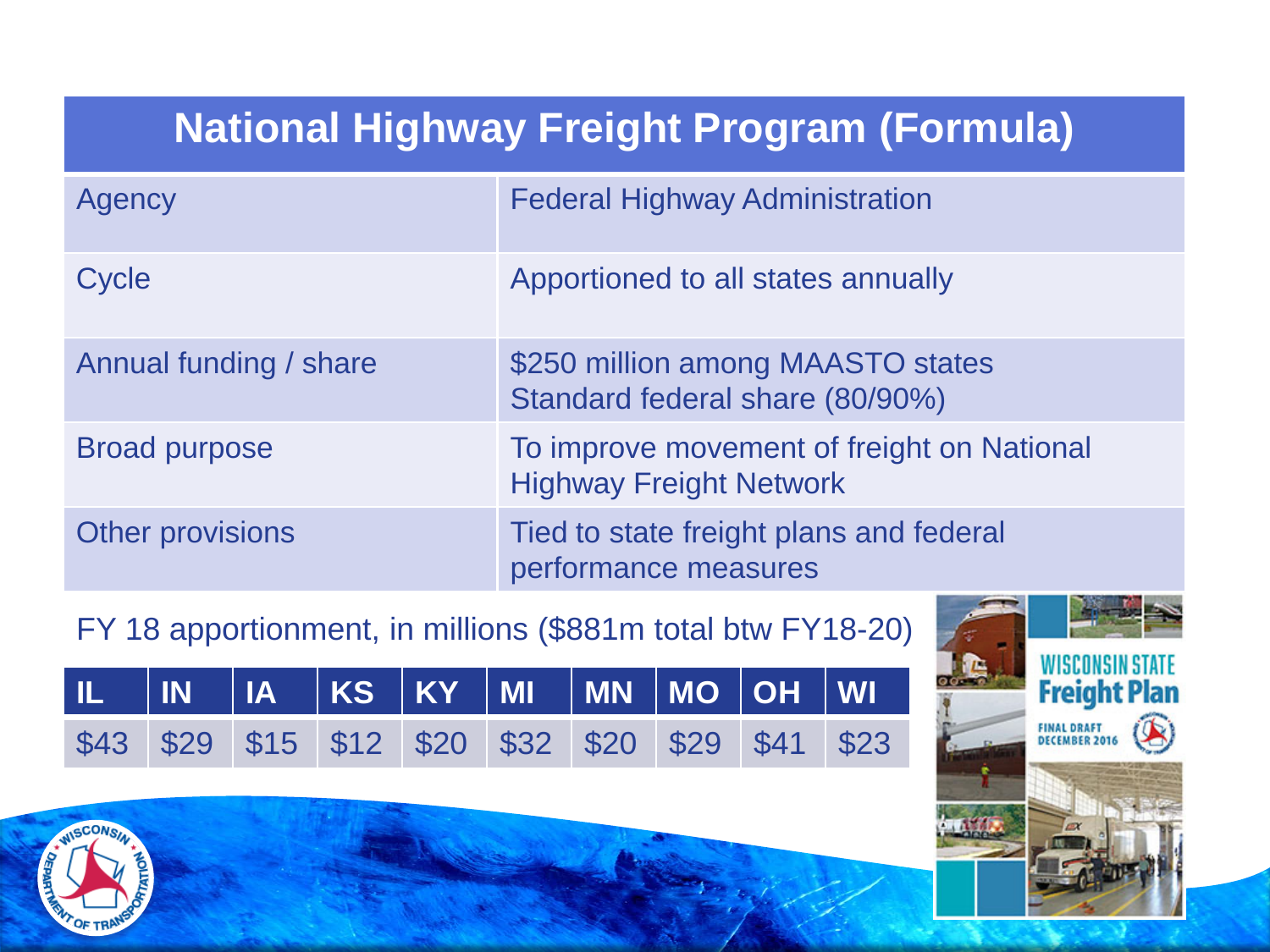# **FASTLANE (freight discretionary program)**

| Agency                 | <b>US Department of Transportation</b>                                                               |
|------------------------|------------------------------------------------------------------------------------------------------|
| Cycle                  | Annual through 2020                                                                                  |
| Annual funding / share | \$800 million - \$1 billion<br>Grant can cover up to 60% of project                                  |
| <b>Broad purpose</b>   | Grants to support nationally significant freight and<br>highway projects                             |
| Other provisions       | Set-asides or eligibility for rural projects, small<br>projects, rail projects and maritime projects |

 $\mathbf{D}$ 

 $\mathfrak{D}$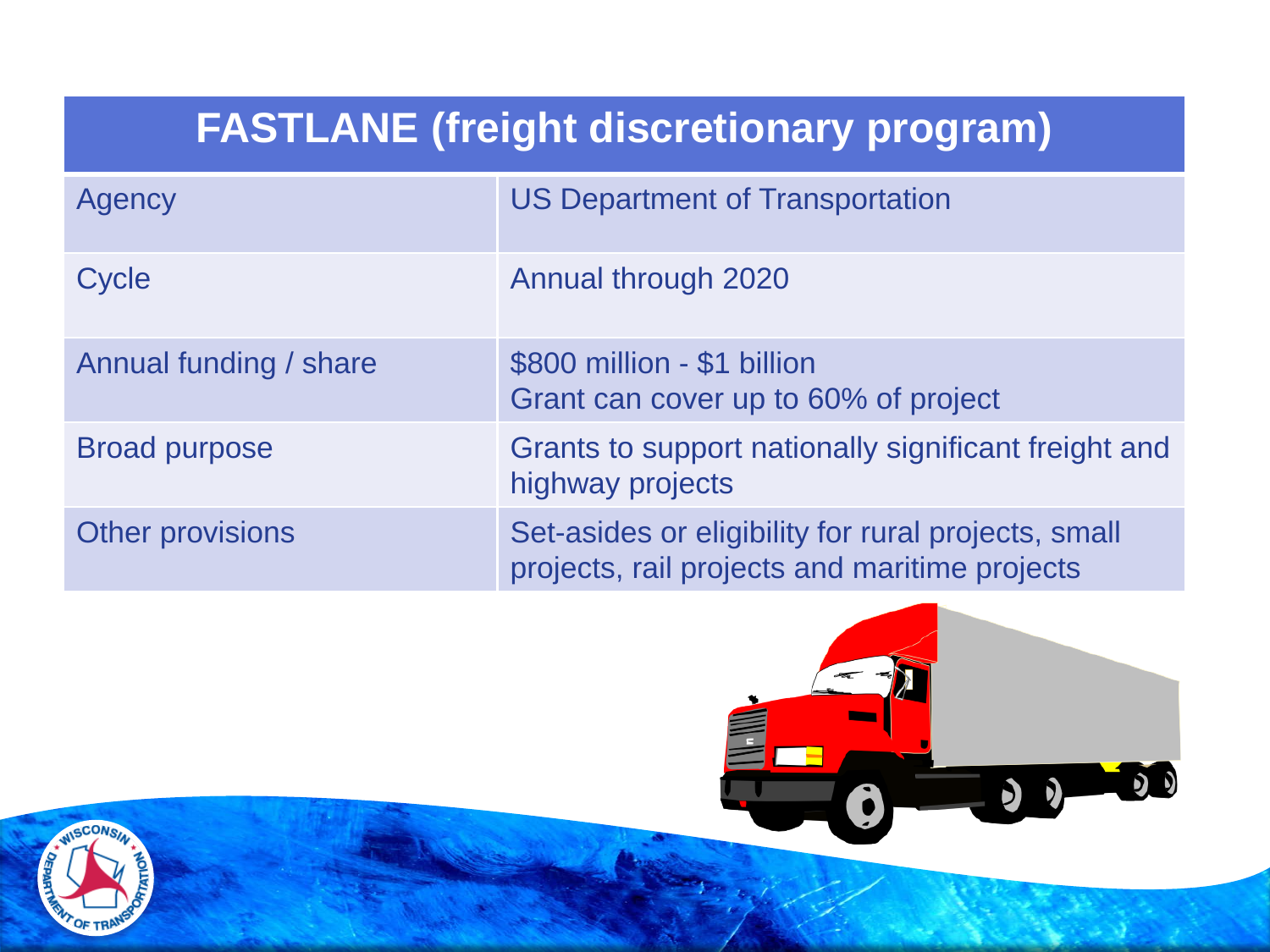| <b>TIGER</b>            |                                                                                                                         |  |
|-------------------------|-------------------------------------------------------------------------------------------------------------------------|--|
| Agency                  | <b>US Department of Transportation</b>                                                                                  |  |
| Cycle                   | Annual subject to appropriations                                                                                        |  |
| Annual funding / share  | \$500 million in 2016<br>Grant can cover up to 80% of urban project or<br>100% of rural project                         |  |
| <b>Broad purpose</b>    | Grants to generate economic development and<br>access to reliable, safe and affordable<br>transportation in communities |  |
| <b>Other provisions</b> | Current program iteration does not provide for<br>planning-only projects                                                |  |



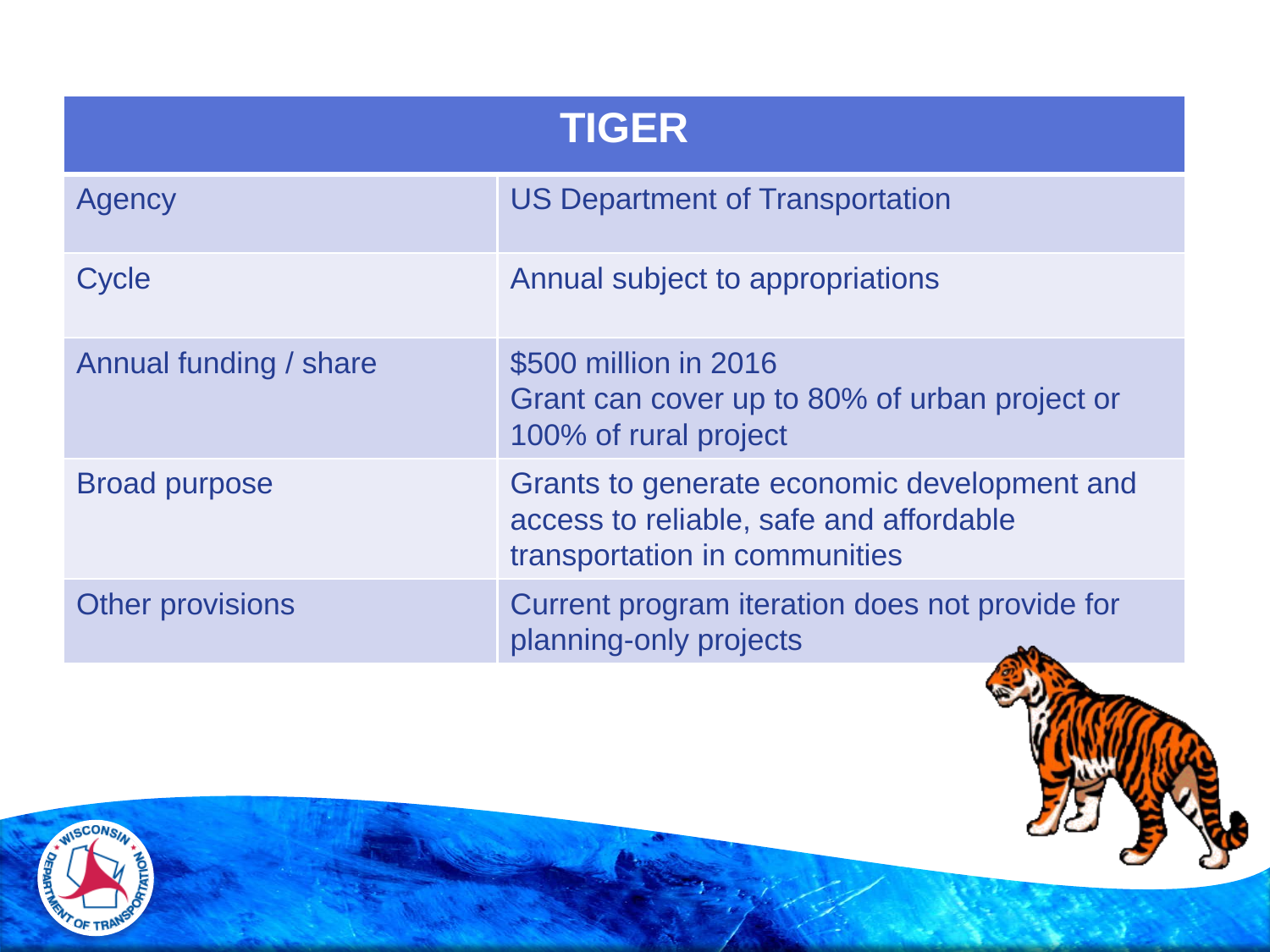# **Advanced Transportation & Congestion Management**

| Agency                 | <b>US Department of Transportation</b>                                                                                          |
|------------------------|---------------------------------------------------------------------------------------------------------------------------------|
| Cycle                  | Annual through 2020                                                                                                             |
| Annual funding / share | \$60 million<br>Grant can cover up to 50% of project                                                                            |
| <b>Broad purpose</b>   | Grants to develop model deployment sites for<br>large scale installation and operation of<br>congestion management technologies |
| Other provisions       | Current grant notice calls for 5-10 grants of up to<br>\$12 million each                                                        |



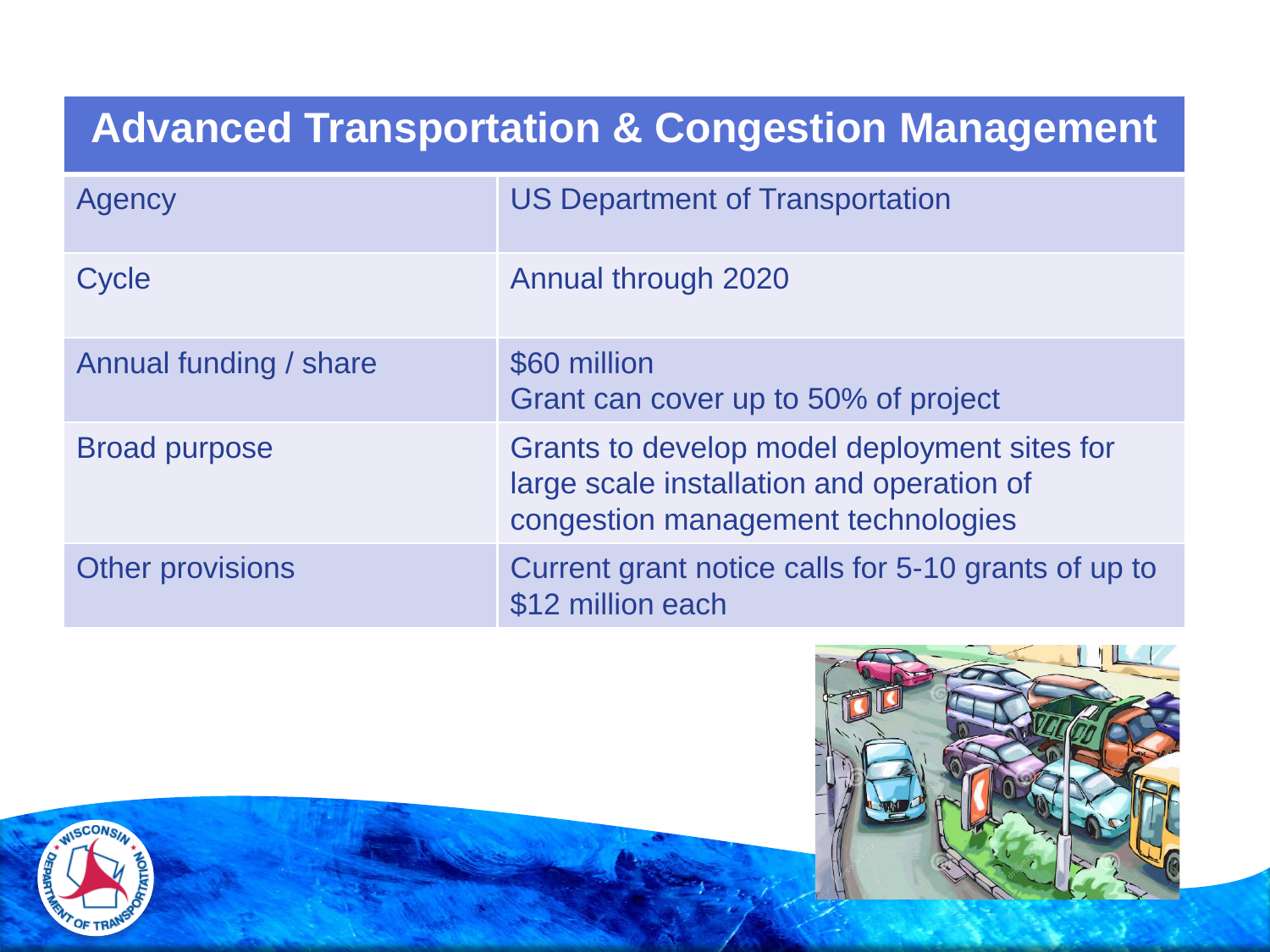#### **Railroad Safety Infrastructure Improvement**

| Agency                  | <b>Federal Railroad Administration</b>                                                                                                                                                               |
|-------------------------|------------------------------------------------------------------------------------------------------------------------------------------------------------------------------------------------------|
| Cycle                   | Annual subject to appropriations                                                                                                                                                                     |
| Annual funding / share  | \$25 million<br>Grant can cover 50% of project costs                                                                                                                                                 |
| <b>Broad purpose</b>    | Acquisition, improvement, or rehab of intermodal<br>or rail equipment or facilities, including track,<br>bridges, tunnels, yards, buildings, passenger<br>stations, and maintenance and repair shops |
| <b>Other provisions</b> | Individual grants should not exceed \$5 million                                                                                                                                                      |

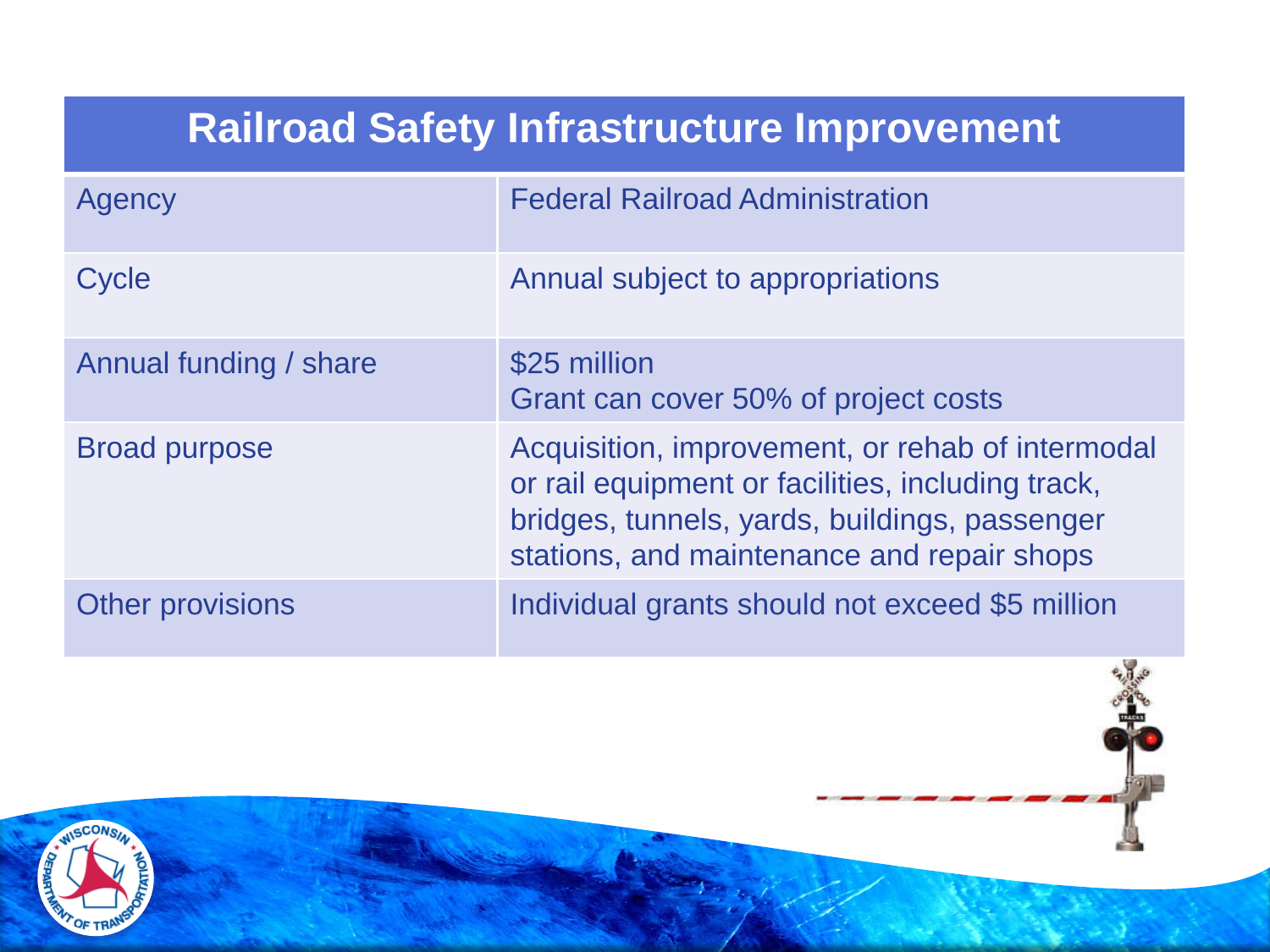# **Railroad Safety Technology for PTC**

| Agency                 | <b>Federal Railroad Administration</b>                                                                                                       |
|------------------------|----------------------------------------------------------------------------------------------------------------------------------------------|
| Cycle                  | Annual subject to appropriations                                                                                                             |
| Annual funding / share | \$25 million<br>Grant can cover 80% of project costs                                                                                         |
| <b>Broad purpose</b>   | Projects to benefit overall positive train control<br>(PTC) system implementation on freight, intercity<br>passenger, and commuter railroads |
| Other provisions       | Individual grants should not exceed \$3 million                                                                                              |